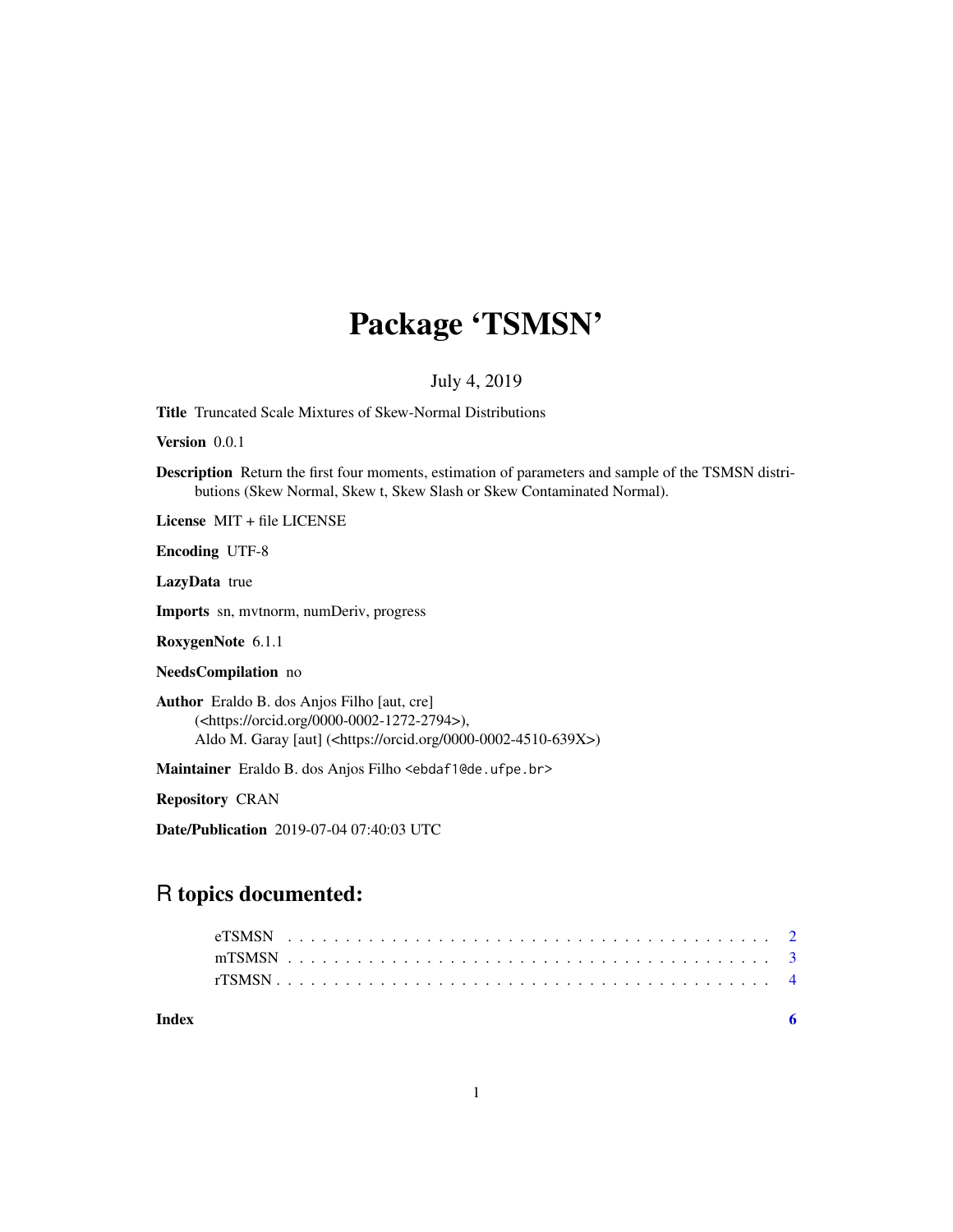#### <span id="page-1-0"></span>Description

This function obtains the maximum likelihood estimators of the TSMSN (Skew-Normal, Skew-t, Skew-Slash and Skew-Contaminated Normal) distribution parameters by direct maximization.

#### Usage

```
eTSMSN(x, mu = 0.01, sigma2 = 1.01, lambda = 0, nu = 5, a = -Inf,
b = Inf, dist = "SN", shape = FALSE)
```
#### Arguments

| $\mathsf{x}$ | Dataset.                                                                                                                                                                                                          |
|--------------|-------------------------------------------------------------------------------------------------------------------------------------------------------------------------------------------------------------------|
| mu           | Initial location parameter (Optional).                                                                                                                                                                            |
| sigma2       | Initial scale parameter (Optional).                                                                                                                                                                               |
| lambda       | Initial skewness parameter (Optional).                                                                                                                                                                            |
| nu           | Fixed shape parameter. Must be NULL in case of Skew-Normal distribution.<br>Must be a bidimensional vector in case of skew-contaminated normal distribu-<br>tion (SCN) and contaminated normal distribution (CN). |
| a            | Lower bound.                                                                                                                                                                                                      |
| $\mathbf b$  | Upper bound.                                                                                                                                                                                                      |
| dist         | Distribution to be used: "SN" for Skew-Normal model, "ST" for Skew-t model,<br>"SSL" for Skew-slash model and "SCN" for Skew-contaminated Normal model.                                                           |
| shape        | For ST, SSL and SCN distribution. Consider the parameter nu as fixed and<br>known. If TRUE nu must be provided.                                                                                                   |

#### Details

For the SMN family, consider lambda = 0. For the Skew-contaminated Normal and Contaminated Normal distribution, each component of the bidimensional vector "nu" must be on (0,1). For the estimation in the cases of distributions ST, SSL and SCN nu is considered fixed, but may be known or unknown. The shape parameter is the one that regulates if nu is known or unknown.

#### Value

Returns a vector with the maximum likelihood estimators of the distribution parameters.

#### References

Lachos, V. H.; Garay, A. M.; Cabral, C. R. "Moments of truncated scale mixtures of skew-normal distributions." Brazilian Journal of Probability and Statistics (In press).

Basso, Rodrigo M., et al. "Robust mixture modeling based on scale mixtures of skew-normal distributions." Computational Statistics & Data Analysis 54.12 (2010): 2926-2941.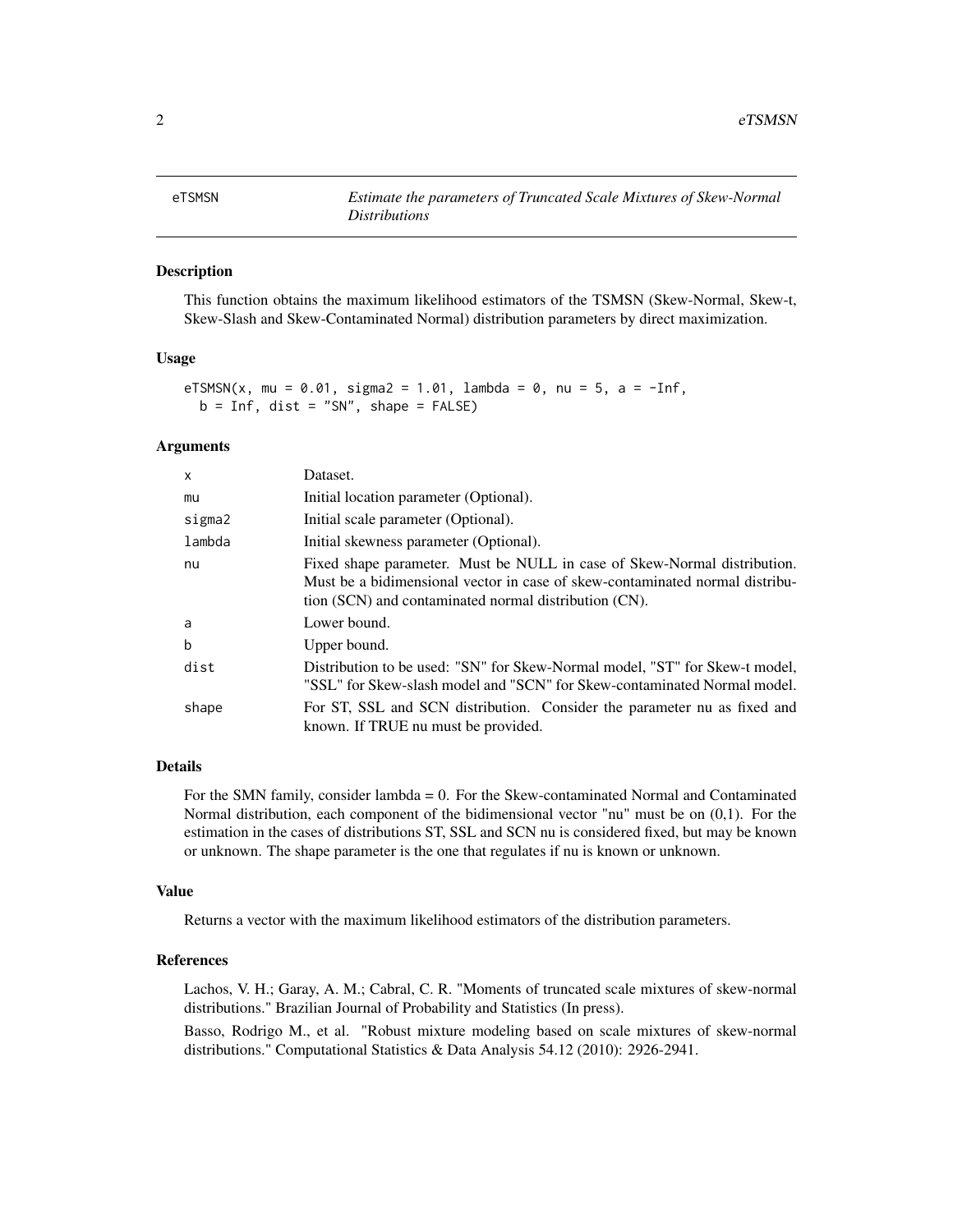#### <span id="page-2-0"></span> $mTSMSN$  3

#### Examples

 $x \le r$ TSMSN(n = 100, mu = 0, sigma2 = 1, lambda = 0, nu = NULL, a = -2, b = 2, dist = "SN") eTSMSN(x,  $a = -2$ ,  $b = 2$ , dist = "SN")

| m I : | 11 ·· | S٨<br>MS. |
|-------|-------|-----------|
|       |       |           |

**Moments of Truncated Scale Mixtures of Skew-Normal Distributions** 

#### Description

Return the first four moments of the TSMSN distributions (Skew Normal, Skew t, Skew Slash or Skew Contaminated Normal).

#### Usage

```
mTSMSN(mu = 0, sigma2 = 1, lambda = 0, nu = NULL, a = -Inf,b = Inf, dist = "SN", empir = TRUE)
```
#### Arguments

| mu     | Location parameter.                                                                                                                                                                                       |
|--------|-----------------------------------------------------------------------------------------------------------------------------------------------------------------------------------------------------------|
| sigma2 | Scale parameter.                                                                                                                                                                                          |
| lambda | Skewness parameter.                                                                                                                                                                                       |
| nu     | Shape parameter. Must be NULL in case of Skew-Normal distribution. Must be<br>a bidimensional vector in case of skew-contaminated normal distribution (SCN)<br>and contaminated normal distribution (CN). |
| a      | Lower bound.                                                                                                                                                                                              |
| b      | Upper bound.                                                                                                                                                                                              |
| dist   | Distribution to be used: "SN" for Skew-Normal model, "ST" for Skew-t model,<br>"SSL" for Skew-slash model and "SCN" for Skew-contaminated Normal model.                                                   |
| empir  | If TRUE provides the empirical moments.                                                                                                                                                                   |

#### Details

For the SMN family, consider lambda = 0. For the Skew-contaminated Normal and Contaminated Normal distribution, each component of the bidimensional vector "nu" must be on (0,1).

#### Value

Returns the four moments, the skewness (S), kurtosis (k) and coefficient of variation(CV). If "empir = TRUE", returns also the Empirical moments.

#### References

Lachos, V. H.; Garay, A. M.; Cabral, C. R. "Moments of truncated scale mixtures of skew-normal distributions." Brazilian Journal of Probability and Statistics (In press).

Basso, Rodrigo M., et al. "Robust mixture modeling based on scale mixtures of skew-normal distributions." Computational Statistics & Data Analysis 54.12 (2010): 2926-2941.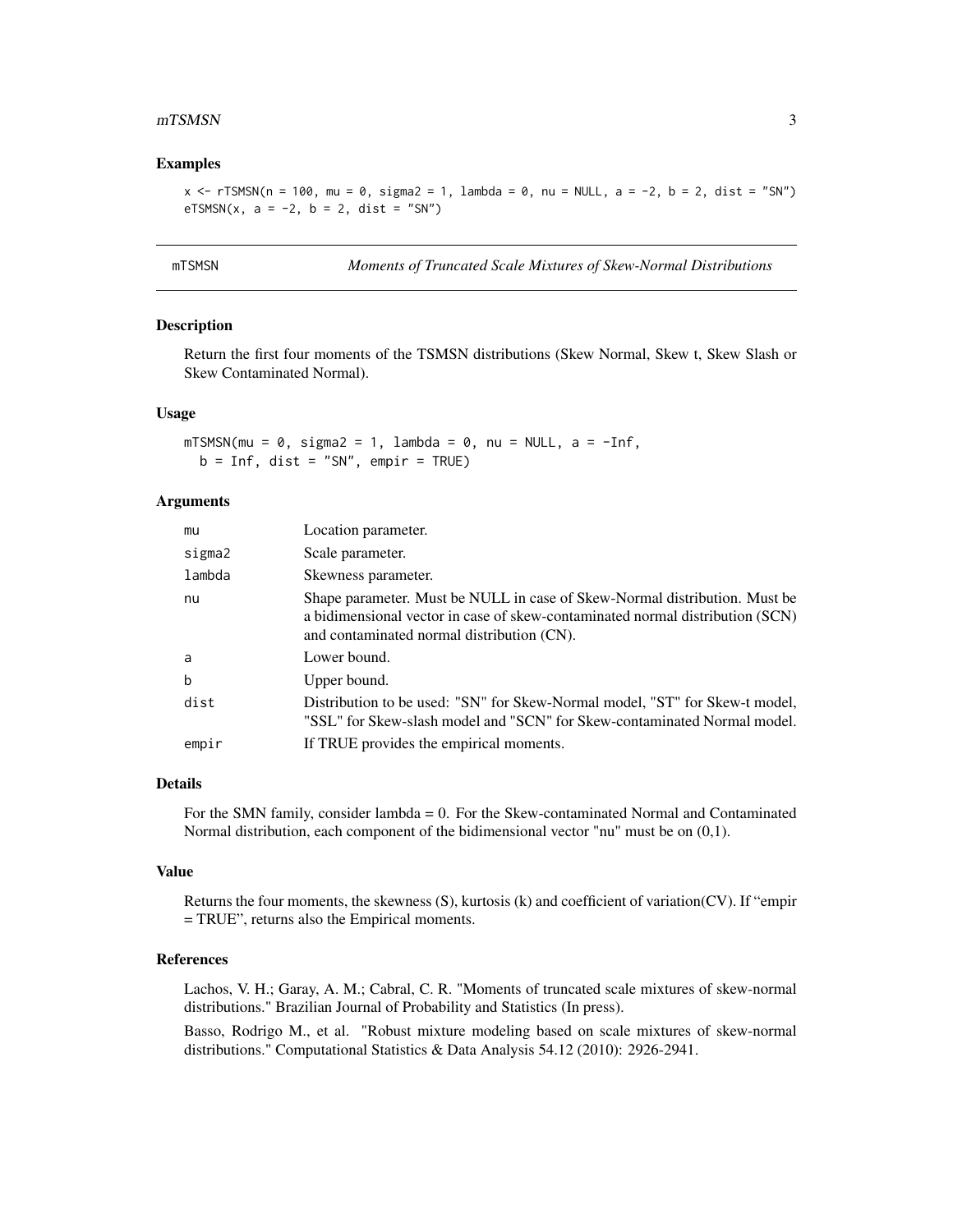#### <span id="page-3-0"></span>Examples

 $mTSMSN(mu = 1, sigma2 = 1, nu = NULL, lambda = 1, a = -2, b = 2, dist = "SN", empir = TRUE)$ 

rTSMSN *Generate the Truncated Scale Mixtures of Skew-Normal Distributions*

#### Description

This function generate random samples from Skew-Normal, Skew-t, Skew-Slash and Skew-Contaminated Normal, using the the inverse method.

#### Usage

rTSMSN(n, mu = 0, sigma2 = 1, lambda = 0, nu = NULL, a =  $-Inf$ ,  $b = Inf, dist = "SN")$ 

#### Arguments

| n      | Number of observations.                                                                                                                                                                                   |
|--------|-----------------------------------------------------------------------------------------------------------------------------------------------------------------------------------------------------------|
| mu     | Location parameter.                                                                                                                                                                                       |
| sigma2 | Scale parameter.                                                                                                                                                                                          |
| lambda | Skewness parameter.                                                                                                                                                                                       |
| nu     | Shape parameter. Must be NULL in case of Skew-Normal distribution. Must be<br>a bidimensional vector in case of skew-contaminated normal distribution (SCN)<br>and contaminated normal distribution (CN). |
| a      | Lower bound.                                                                                                                                                                                              |
| b      | Upper bound.                                                                                                                                                                                              |
| dist   | Distribution to be used: "SN" for Skew-Normal model, "ST" for Skew-t model,<br>"SSL" for Skew-slash model and "SCN" for Skew-contaminated Normal model.                                                   |

#### Details

For the SMN family, consider lambda = 0. For the Skew-contaminated Normal and Contaminated Normal distribution, each component of the bidimensional vector "nu" must be on (0,1).

#### Value

Returns a vector with the sample generated according to the distribution and parameters defined.

#### References

Lachos, V. H.; Garay, A. M.; Cabral, C. R. "Moments of truncated scale mixtures of skew-normal distributions." Brazilian Journal of Probability and Statistics (In press).

Basso, Rodrigo M., et al. "Robust mixture modeling based on scale mixtures of skew-normal distributions." Computational Statistics & Data Analysis 54.12 (2010): 2926-2941.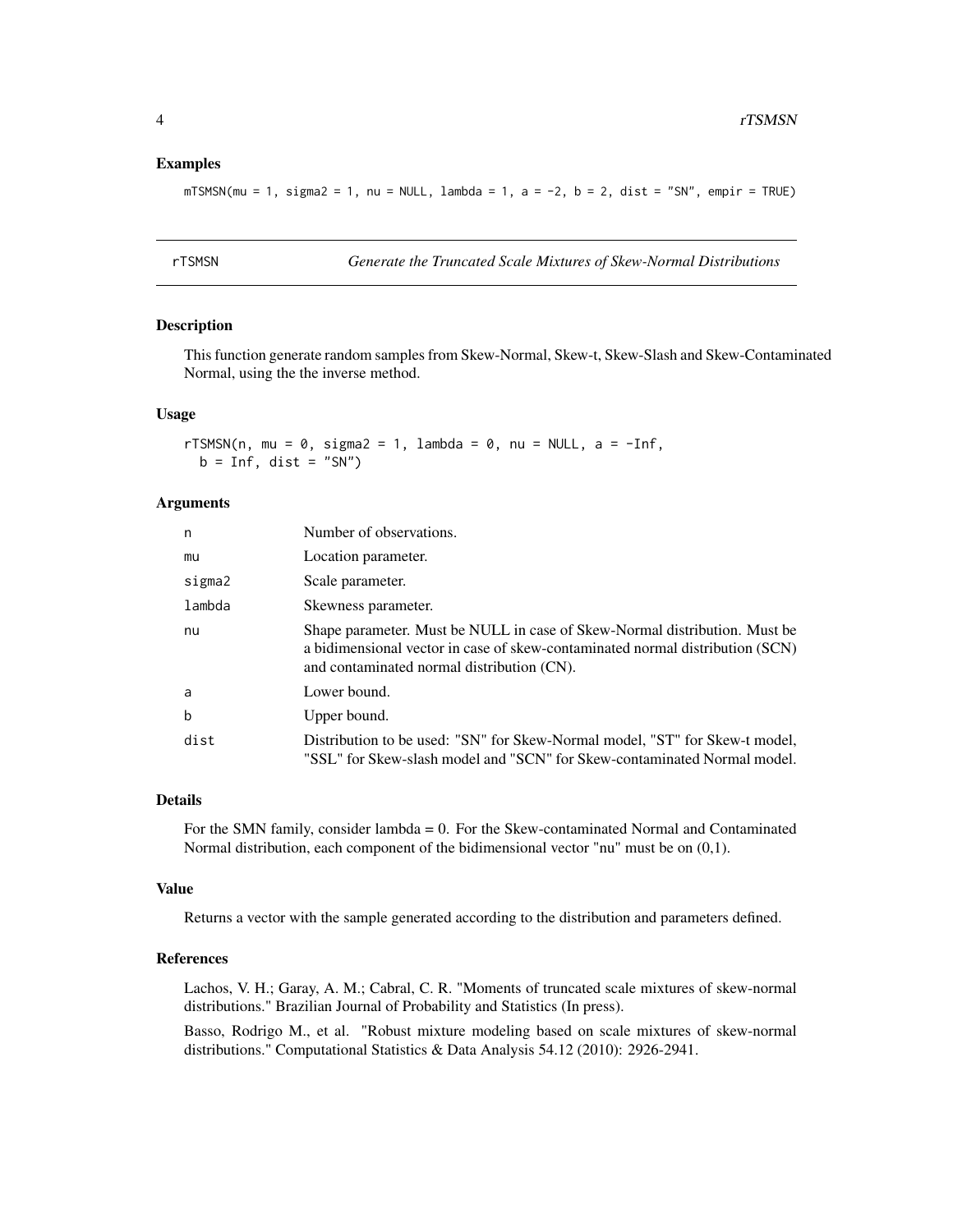#### $rTSMSN$

#### **Examples**

rTSMSN(n = 100, mu = 0, sigma2 = 1, nu = NULL, lambda = 0, a = -Inf, b = Inf, dist = "SN")